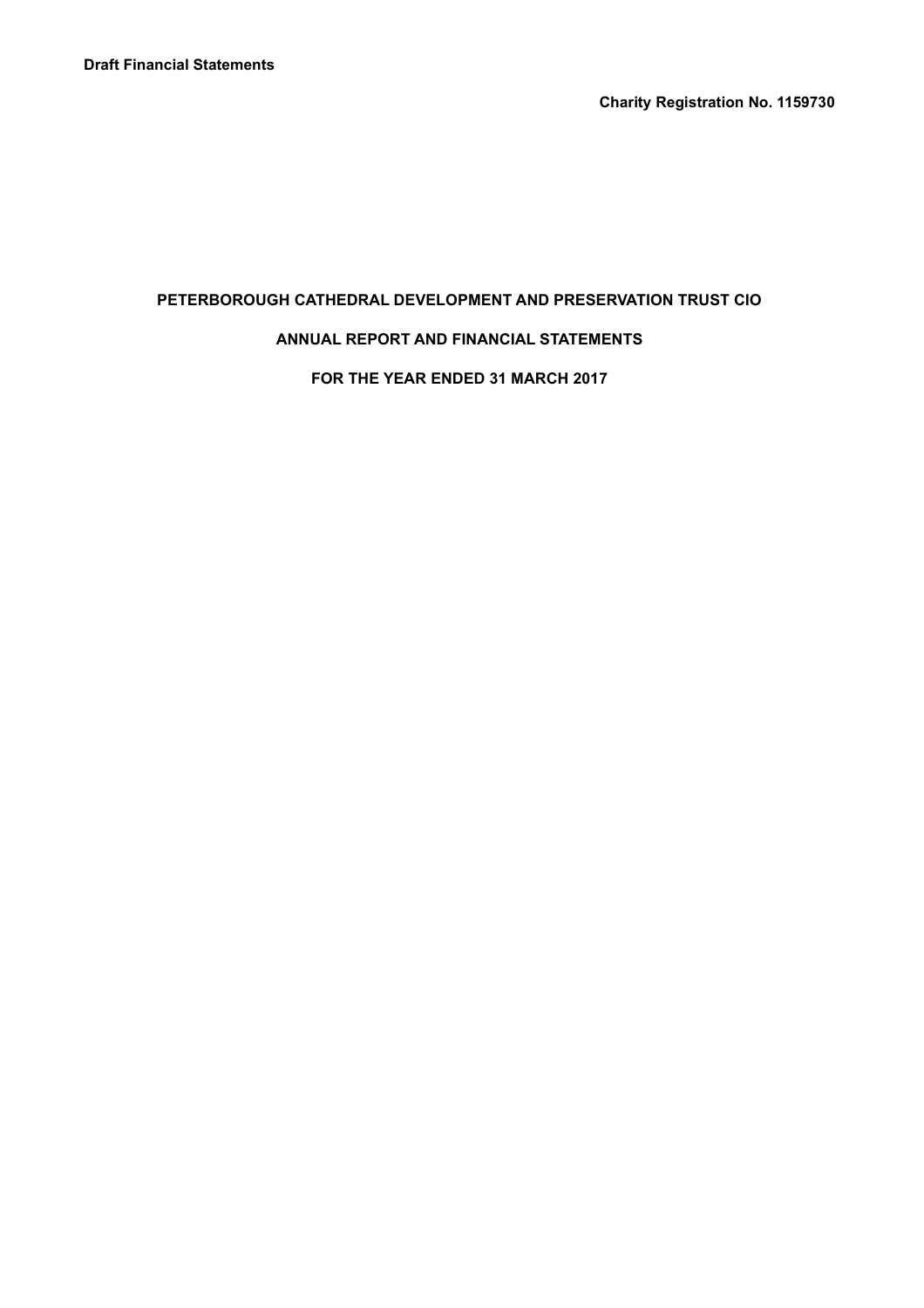### LEGAL AND ADMINISTRATIVE INFORMATION

| <b>Trustees</b>          | Sir L Howard OBE JP<br>Mr D Laing LL<br>The Rev'd Canon J Baker<br>Mrs J Spence QPM<br>Mr N Robertson<br>The Rev'd Canon T Jones | (Appointed 31 March 2017)<br>(Appointed 31 March 2017)<br>(Appointed 31 March 2017) |
|--------------------------|----------------------------------------------------------------------------------------------------------------------------------|-------------------------------------------------------------------------------------|
| <b>Charity number</b>    | 1159730                                                                                                                          |                                                                                     |
| <b>Principal address</b> | Cathedral Office<br><b>Minster Precincts</b><br><b>PETERBOROUGH</b><br>PE11XS                                                    |                                                                                     |
| <b>Auditor</b>           | Rawlinsons Chartered Accountants<br><b>Ruthlyn House</b><br>90 Lincoln Road<br>Peterborough<br>Cambridgeshire<br>PE12SP          |                                                                                     |
| <b>Solicitors</b>        | Hunt & Coombs LLP<br>35 Thorpe Road<br>Peterborough<br>Cambridgeshire<br>PE3 6AG                                                 |                                                                                     |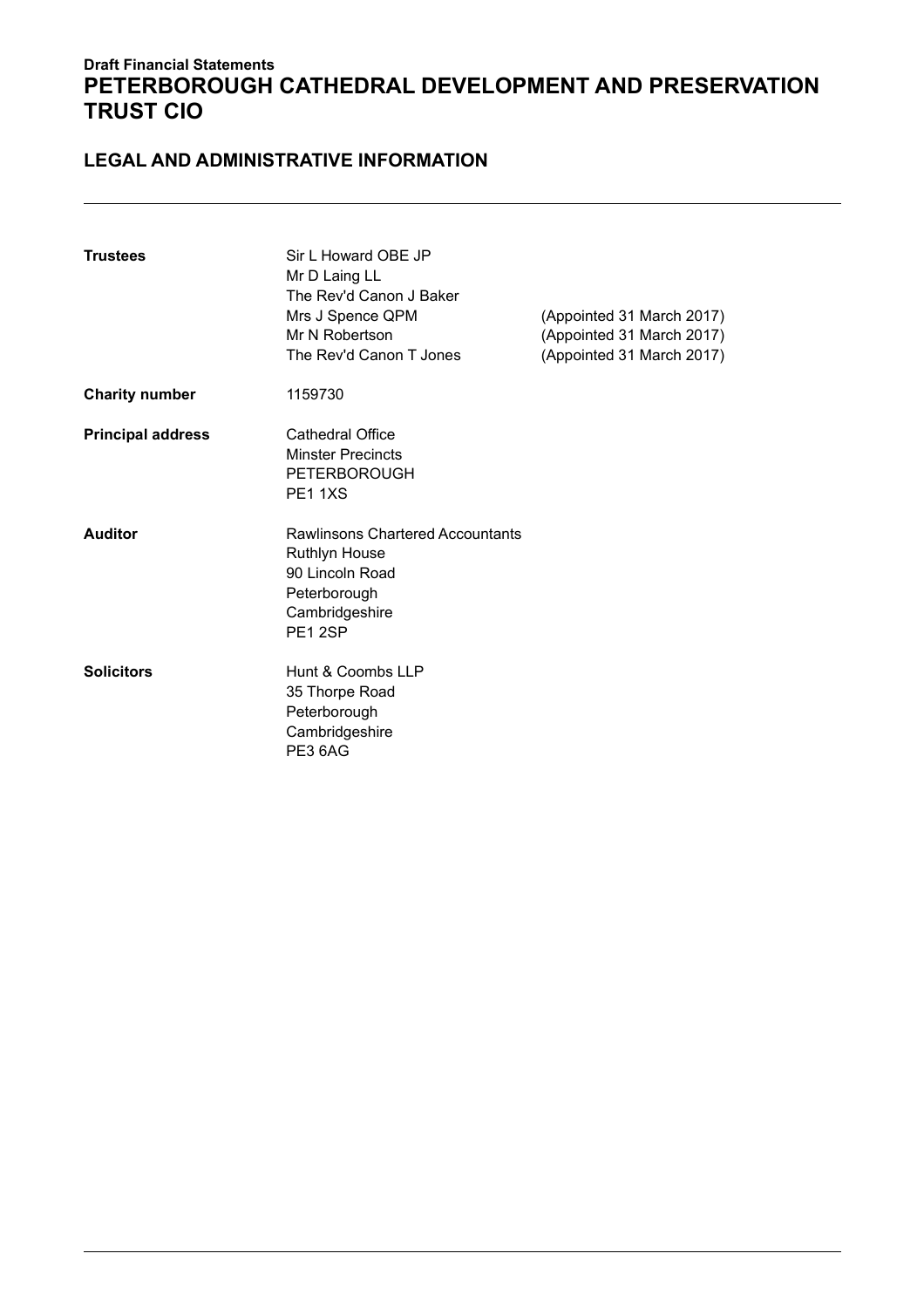### **CONTENTS**

|                                        | Page    |
|----------------------------------------|---------|
| Trustees report                        | $1 - 2$ |
| Statement of Trustees responsibilities | 3       |
| Independent auditor's report           | $4 - 5$ |
| Statement of financial activities      | 6       |
| <b>Balance sheet</b>                   | 7       |
| Notes to the accounts                  | $8 - 9$ |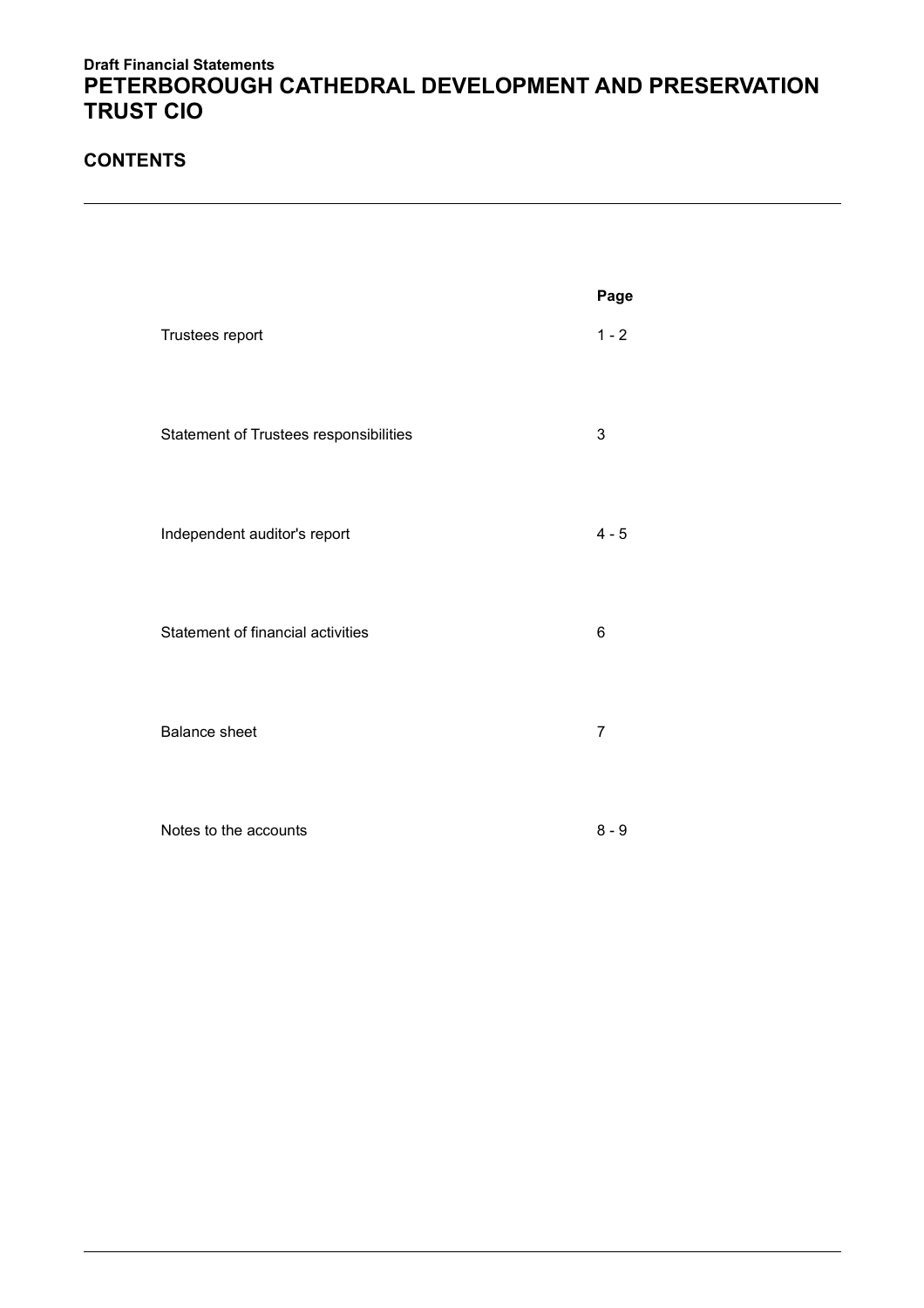# TRUSTEES REPORT FOR THE YEAR ENDED 31 MARCH 2017

The Trustees present their report and accounts for the year ended 31 March 2017.

The accounts have been prepared in accordance with the accounting policies set out in note 1 to the accounts and comply with the trust's constitution, the Charities Act 2011 and "Accounting and Reporting by Charities: Statement of Recommended Practice applicable to charities preparing their accounts in accordance with the Financial Reporting Standard applicable in the UK and Republic of Ireland (FRS 102) (effective 1 January 2015)"

#### Objectives and activities

The charity was set up in anticipation of a transfer of funds and activities from an existing unincorporated charity, Peterborough Cathedral Development And Preservation Trust. A final decision had not been made by the trustees of that charity at the year end, and therefore there were no activities in this charity during the period.

It remains the understanding of the trustees, that the transfer will take place in the future.

The trustees will review the risks, policies and controls when the charity commences activity.

#### Structure, governance and management

The charity is a charitable incorporated organisation (CIO).

The Trustees who served during the year were:

| (Resigned 31 March 2017)   |
|----------------------------|
| (Resigned 31 March 2017)   |
|                            |
| (Resigned 31 March 2017)   |
| (Resigned 31 March 2017)   |
|                            |
| (Resigned 31 March 2017)   |
| (Resigned 31 March 2017)   |
| (Resigned 31 March 2017)   |
| (Resigned 31 March 2017)   |
| (Resigned 31 March 2017)   |
|                            |
| (Resigned 31 January 2017) |
| (Resigned 31 January 2017) |
| (Resigned 31 January 2017) |
| (Resigned 31 January 2017) |
| (Resigned 31 January 2017) |
| (Appointed 31 March 2017)  |
| (Appointed 31 March 2017)  |
| (Appointed 31 March 2017)  |
|                            |

The trustees are responsible for the sound management of the Charity and are responsible for the appointment of new trustees.

None of the Trustees has any beneficial interest in the company. All of the Trustees are members of the company and guarantee to contribute £1 in the event of a winding up.

The Trustees report was approved by the Board of Trustees.

..............................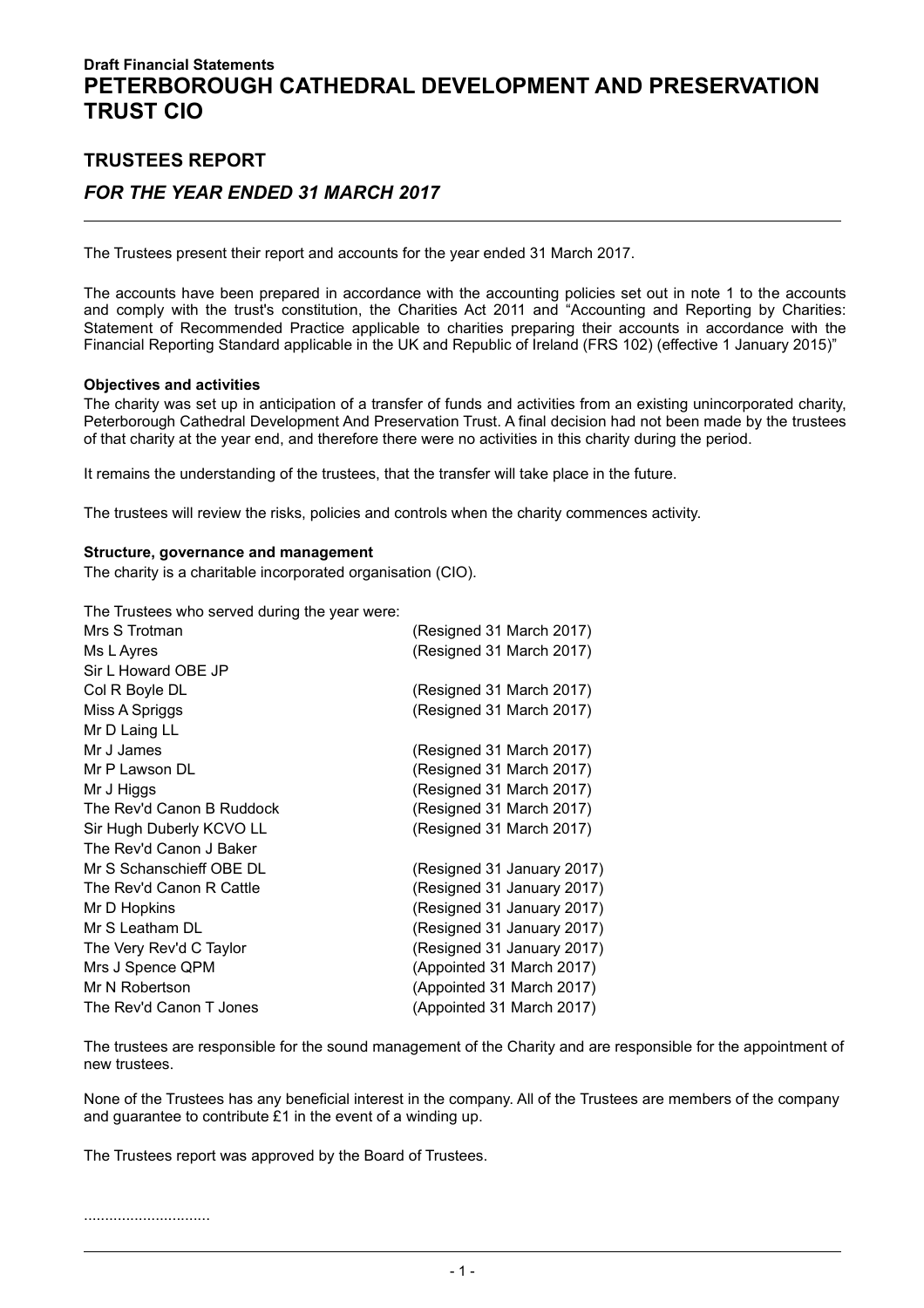# TRUSTEES REPORT (CONTINUED) FOR THE YEAR ENDED 31 MARCH 2017

Mr P Lawson DL

Dated: ..........................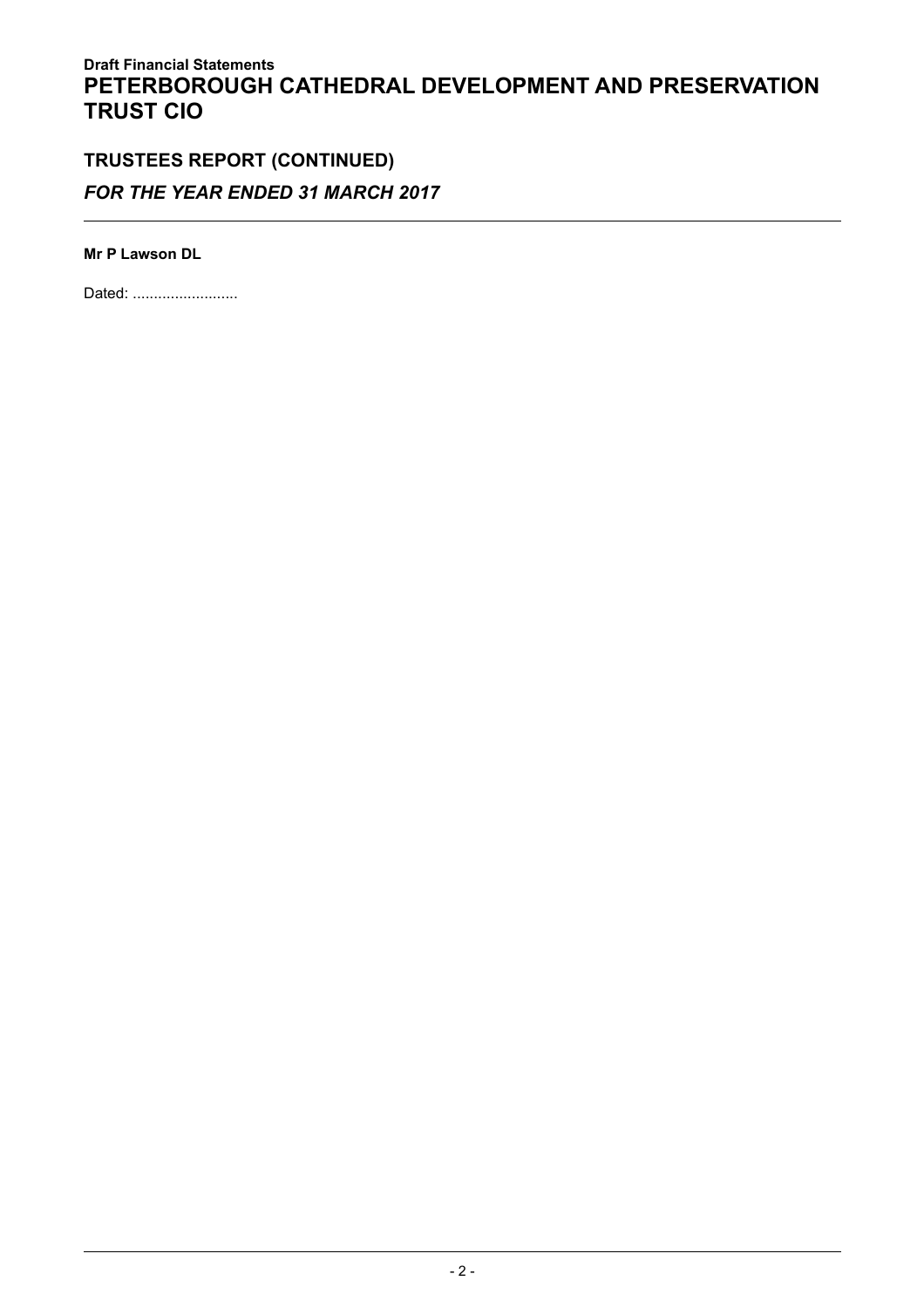# STATEMENT OF TRUSTEES RESPONSIBILITIES

### FOR THE YEAR ENDED 31 MARCH 2017

The Trustees are responsible for preparing the Trustees Report and the accounts in accordance with applicable law and United Kingdom Accounting Standards (United Kingdom Generally Accepted Accounting Practice).

The law applicable to charities in England and Wales requires the Trustees to prepare accounts for each financial year which give a true and fair view of the state of affairs of the charity and of the incoming resources and application of resources of the charity for that year.

In preparing these accounts, the Trustees are required to:

- select suitable accounting policies and then apply them consistently;
- observe the methods and principles in the Charities SORP;
- make judgements and estimates that are reasonable and prudent;

- state whether applicable accounting standards have been followed, subject to any material departures disclosed and explained in the accounts; and

- prepare the accounts on the going concern basis unless it is inappropriate to presume that the charity will continue in operation.

The Trustees are responsible for keeping sufficient accounting records that disclose with reasonable accuracy at any time the financial position of the charity and enable them to ensure that the accounts comply with the Charities Act 2011, the Charity (Accounts and Reports) Regulations 2008 and the provisions of the trust deed. They are also responsible for safeguarding the assets of the charity and hence for taking reasonable steps for the prevention and detection of fraud and other irregularities.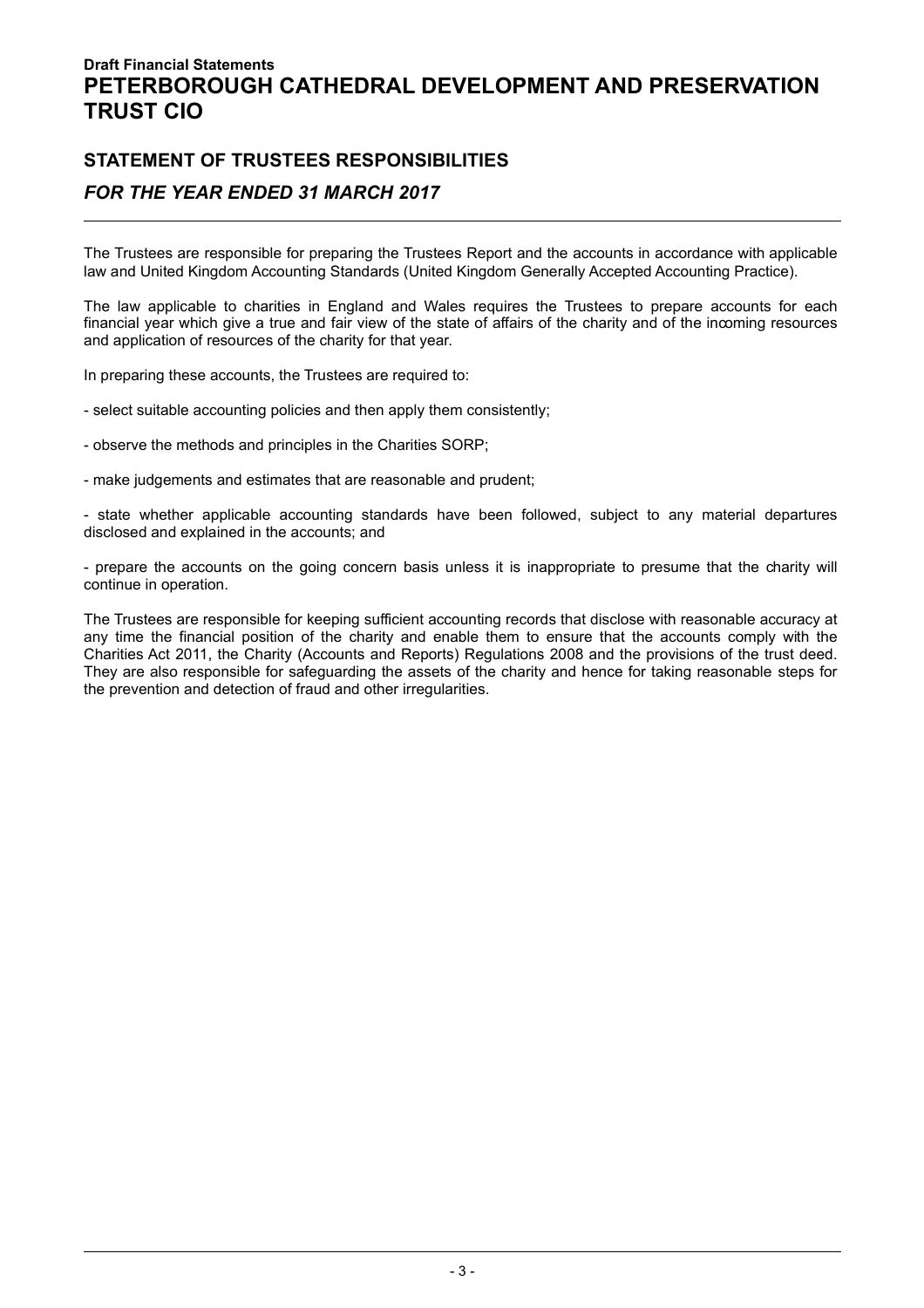### INDEPENDENT AUDITOR'S REPORT

### TO THE MEMBERS OF PETERBOROUGH CATHEDRAL DEVELOPMENT AND PRESERVATION TRUST CIO

We have audited the accounts of Peterborough Cathedral Development And Preservation Trust CIO for the year ended 31 March 2017 which comprise the Statement of Financial Activities, the Balance Sheet, the Statement of Cash Flows and the related notes. The financial reporting framework that has been applied in their preparation is applicable law and United Kingdom Accounting Standards (United Kingdom Generally Accepted Accounting Practice), including Financial Reporting Standard 102.

This report is made solely to the charity's trustees, as a body, in accordance with section 144 of the Charities Act 2011 and regulations made under section 154 of that Act. Our audit work has been undertaken so that we might state to the charity's trustees those matters we are required to state to them in an auditors' report and for no other purpose. To the fullest extent permitted by law, we do not accept or assume responsibility to anyone other than the charity and its trustees as a body, for our audit work, for this report, or for the opinions we have formed.

#### Respective responsibilities of Trustees and auditor

As explained more fully in the statement of Trustees responsibilities, the Trustees are responsible for the preparation of accounts which give a true and fair view.

We have been appointed as auditors under section 144 of the Charities Act 2011 and report in accordance with regulations made under section 154 of that Act. Our responsibility is to audit and express an opinion on the accounts in accordance with applicable law and International Standards on Auditing (UK and Ireland). Those standards require us to comply with the Auditing Practices Board's Ethical Standards for Auditors.

#### Scope of the audit of the accounts

An audit involves obtaining evidence about the amounts and disclosures in the accounts sufficient to give reasonable assurance that the accounts are free from material misstatement, whether caused by fraud or error. This includes an assessment of: whether the accounting policies are appropriate to the charity's circumstances and have been consistently applied and adequately disclosed; the reasonableness of significant accounting estimates made by the Trustees; and the overall presentation of the accounts. In addition, we read all the financial and non-financial information in the Trustees Annual Report to identify material inconsistencies with the audited accounts and to identify any information that is apparently materially incorrect based on, or materially inconsistent with, the knowledge acquired by us in the course of performing the audit. If we become aware of any apparent material misstatements or inconsistencies we consider the implications for our report.

#### Opinion on accounts.

In our opinion the accounts:

- give a true and fair view of the state of the charity's affairs as at 31 March 2017 and of its incoming resources and application of resources, for the year then ended;
- have been properly prepared in accordance with United Kingdom Generally Accepted Accounting Practice; and
- have been prepared in accordance with the requirements of the Charities Act 2011.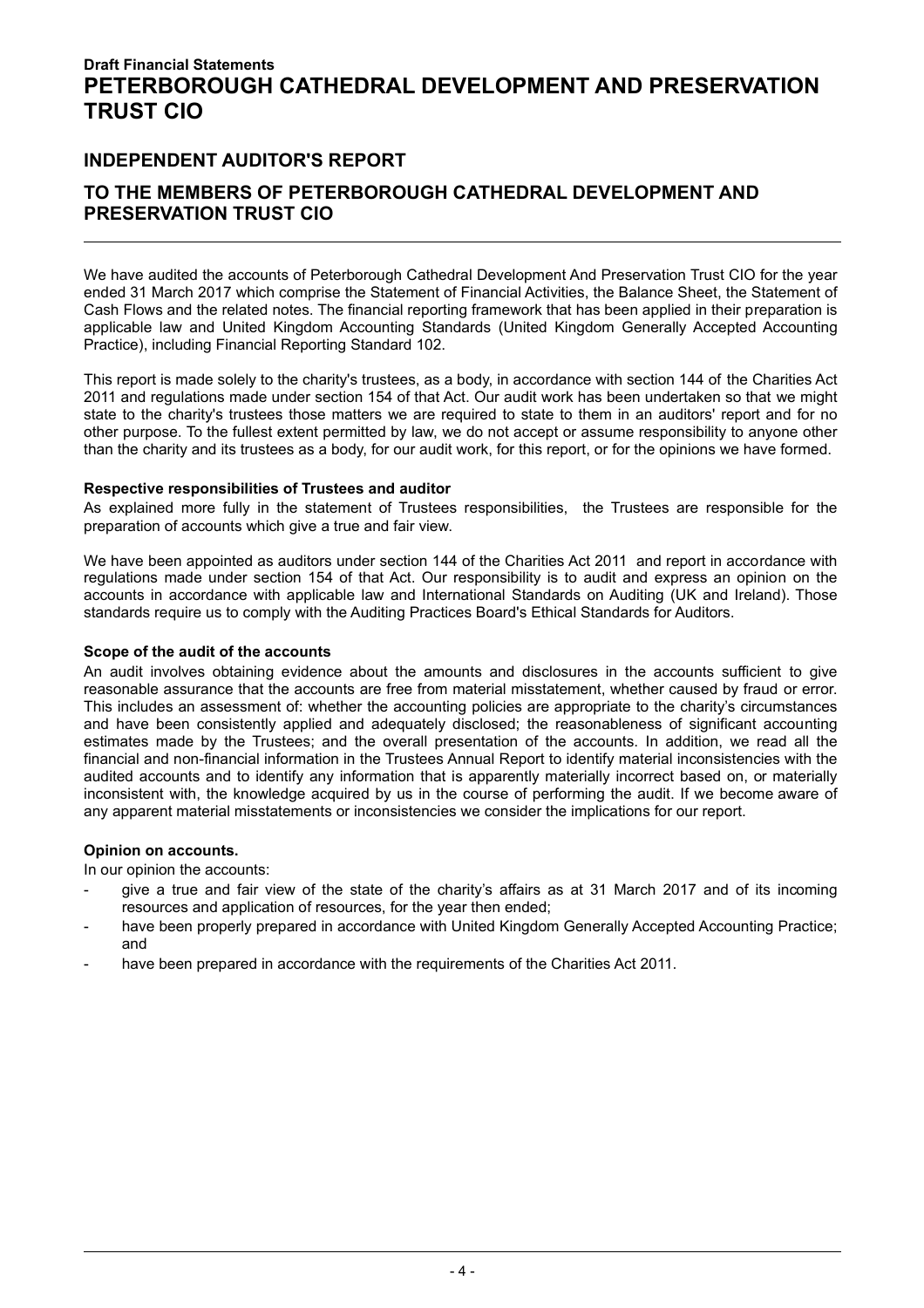### INDEPENDENT AUDITOR'S REPORT (CONTINUED)

### TO THE MEMBERS OF PETERBOROUGH CATHEDRAL DEVELOPMENT AND PRESERVATION TRUST CIO

#### Matters on which we are required to report by exception

We have nothing to report in respect of the following matters where the Charities Act 2011 requires us to report to you if, in our opinion:

- the accounts are not in agreement with the accounting records and returns; or
- sufficient accounting records have not been kept, or returns adequate for our audit have not been received from branches not visited by us; or
- the accounts are not in agreement with the accounting records and returns; or
- we have not received all the information and explanations we require for our audit.

#### Other matter

Your attention is drawn to the fact that the charity has prepared accounts in accordance with "Accounting and Reporting by Charities: Statement of Recommended Practice applicable to charities preparing their accounts in accordance with the Financial Reporting Standard applicable in the UK and Republic of Ireland (FRS 102) in preference to the Accounting and Reporting by Charities: Statement of Recommended Practice issued on 1 April 2005 which is referred to in the extant regulations but has now been withdrawn.

This has been done in order for the accounts to provide a true and fair view in accordance with Generally Accepted Accounting Practice effective for reporting periods beginning on or after 1 January 2015.

#### Rawlinsons Chartered Accountants .........................

Chartered Accountants **Statutory Auditor Community Community Community Community Community Community Community Community Community Community Community Community Community Community Community Community Community Community Community Community Com** 

90 Lincoln Road Peterborough **Cambridgeshire** PE1 2SP

Rawlinsons Chartered Accountants is eligible to act as an auditor in terms of section 1212 of the Companies Act 2006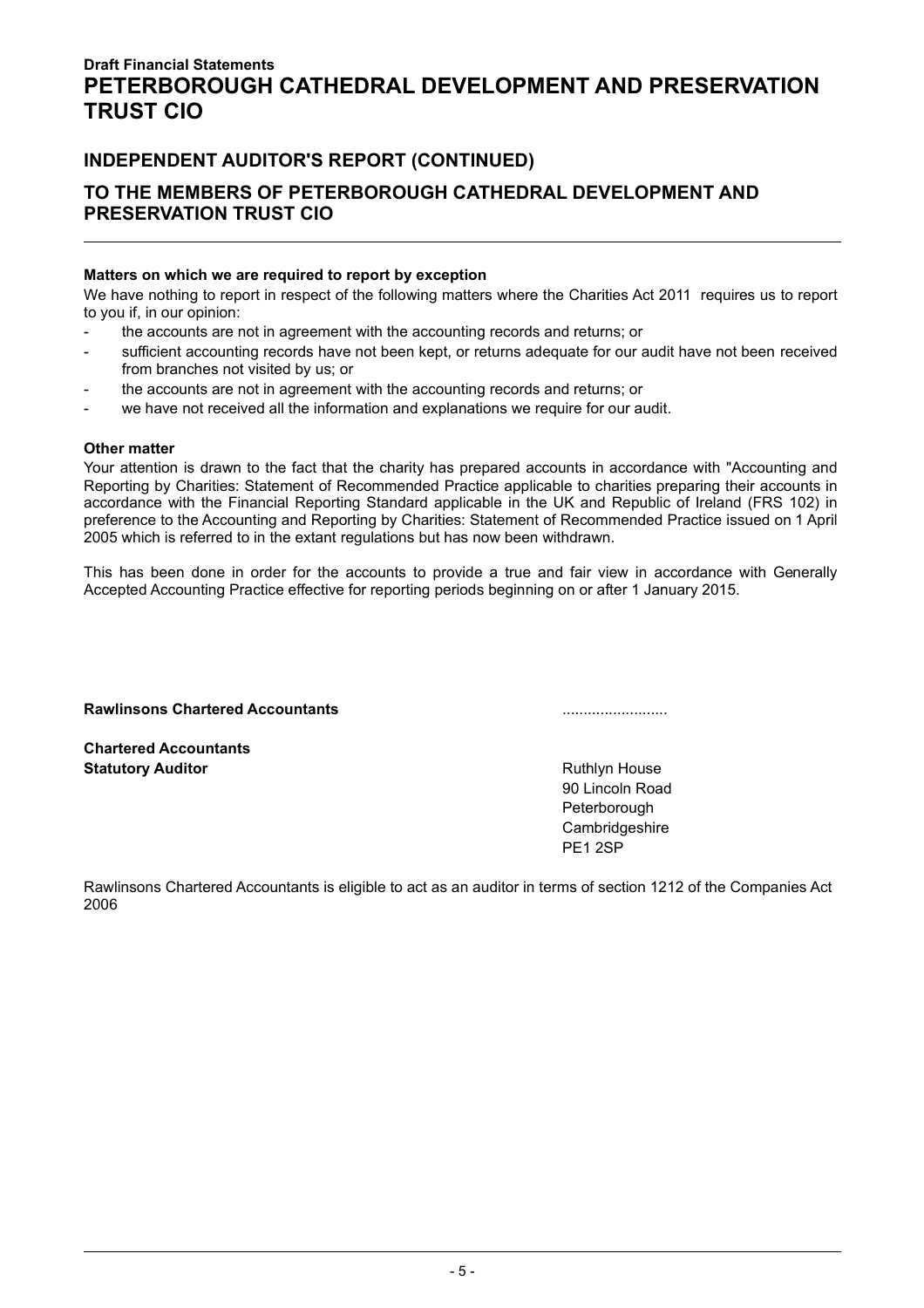### STATEMENT OF FINANCIAL ACTIVITIES INCLUDING INCOME AND EXPENDITURE ACCOUNT

### FOR THE YEAR ENDED 31 MARCH 2017

| Net income for the year/<br>Net movement in funds | <b>Notes</b> | 2017<br>£ | 2016 |
|---------------------------------------------------|--------------|-----------|------|
| Fund balances at 1 April 2016                     |              | ۰         |      |
| Fund balances at 31 March 2017                    |              |           |      |
|                                                   |              |           |      |

The statement of financial activities includes all gains and losses recognised in the year.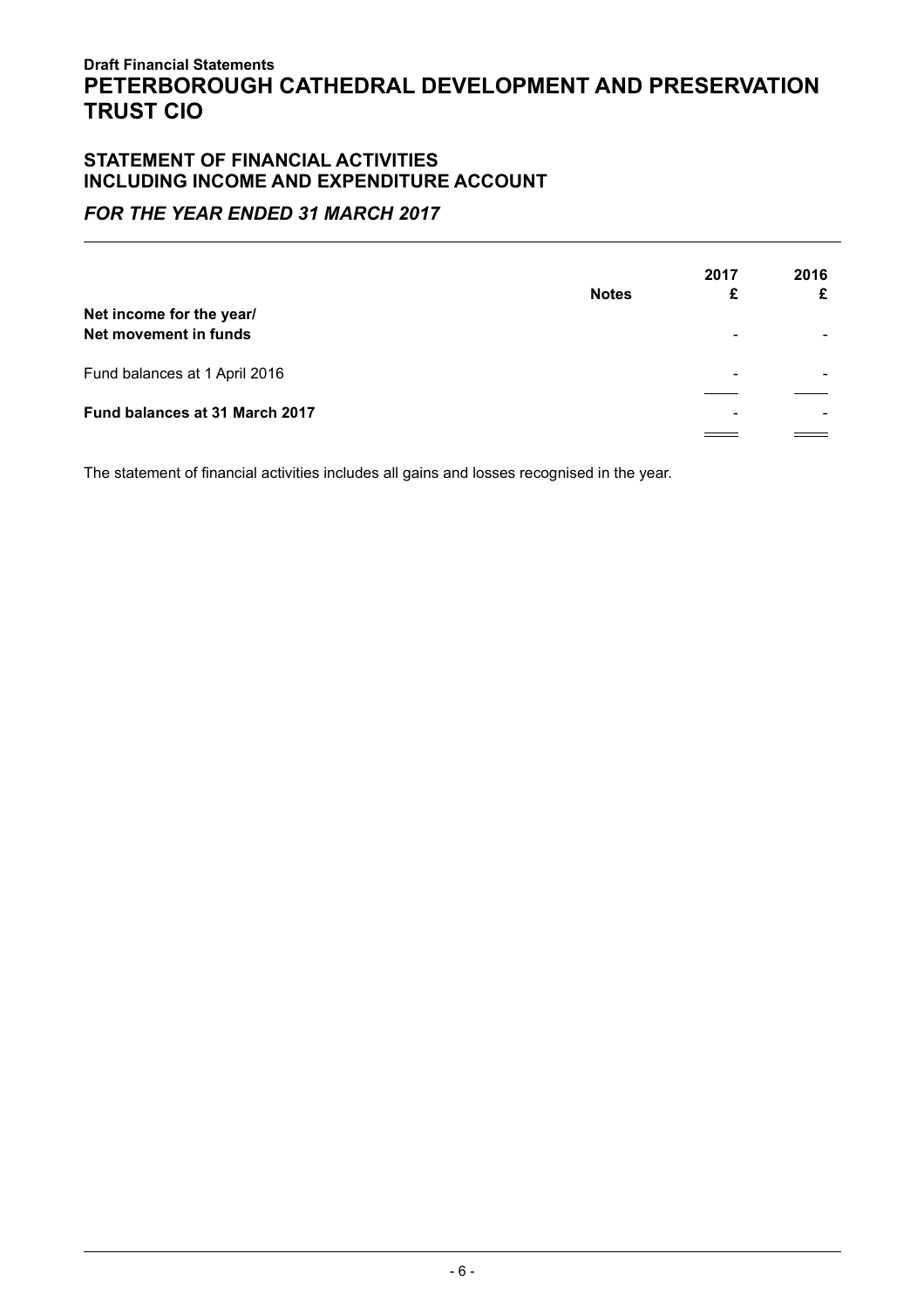# BALANCE SHEET

## AS AT 31 MARCH 2017

|                    |              | 2017 |                          | 2016 |   |
|--------------------|--------------|------|--------------------------|------|---|
|                    | <b>Notes</b> | £    | £                        | £    | £ |
| Income funds       |              |      |                          |      |   |
| Unrestricted funds |              |      | $\overline{\phantom{0}}$ |      | - |
|                    |              |      |                          |      |   |
|                    |              |      | -                        |      | - |
|                    |              |      |                          |      |   |

The accounts were approved by the Trustees on .........................

.............................. Mr P Lawson DL

Trustee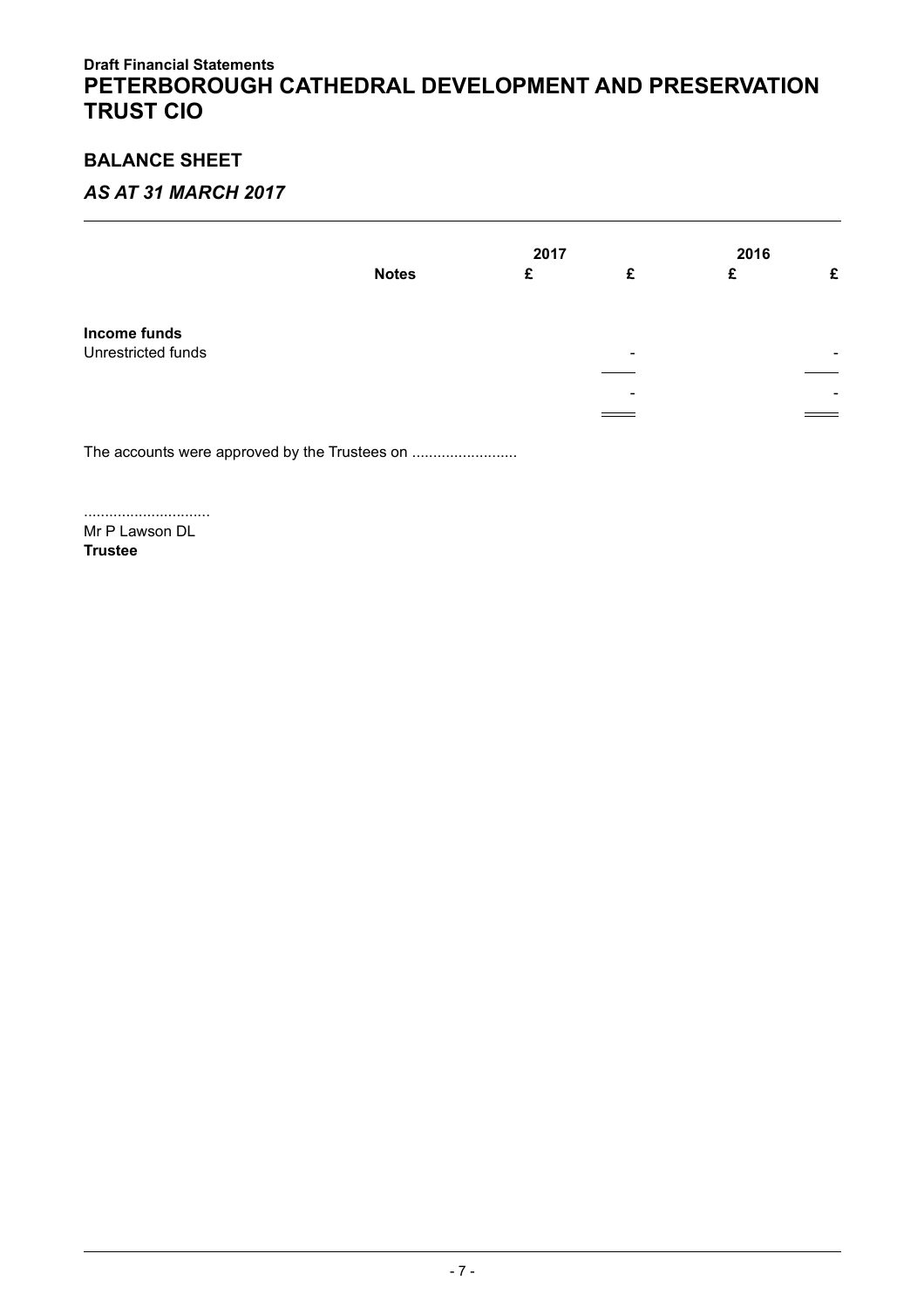# NOTES TO THE FINANCIAL STATEMENTS FOR THE YEAR ENDED 31 MARCH 2017

#### 1 Accounting policies

#### Charity information

Peterborough Cathedral Development And Preservation Trust CIO is a charitable incorporated organisation registered in England and Wales.

#### 1.1 Accounting convention

The accounts have been prepared in accordance with the charity's governing document, the Charities Act 2011 and "Accounting and Reporting by Charities: Statement of Recommended Practice applicable to charities preparing their accounts in accordance with the Financial Reporting Standard applicable in the UK and Republic of Ireland (FRS 102)" (as amended for accounting periods commencing from 1 January 2016). The charity is a Public Benefit Entity as defined by FRS 102.

The charity has taken advantage of the provisions in the SORP for charities applying FRS 102 Update Bulletin 1 not to prepare a Statement of Cash Flows.

The accounts have departed from the Charities (Accounts and Reports) Regulations 2008 only to the extent required to provide a true and fair view. This departure has involved following the Statement of Recommended Practice for charities applying FRS 102 rather than the version of the Statement of Recommended Practice which is referred to in the Regulations but which has since been withdrawn.

The accounts are prepared in sterling, which is the functional currency of the charity. Monetary amounts in these financial statements are rounded to the nearest £.

The accounts have been prepared under the historical cost convention, modified to include the revaluation of freehold properties and to include investment properties and certain financial instruments at fair value. The principal accounting policies adopted are set out below.

#### 1.2 Going concern

The future of the charitable incorporated organisation is dependent upon the activities of the unincorporated charity being transferred to this charity.

#### 1.3 Charitable funds

Unrestricted funds are available for use at the discretion of the Trustees in furtherance of their charitable objectives unless the funds have been designated for other purposes.

Restricted funds are subject to specific conditions by donors as to how they may be used. The purposes and uses of the restricted funds are set out in the notes to the accounts.

Endowment funds are subject to specific conditions by donors that the capital must be maintained by the charity.

#### 1.4 Incoming resources

Income is recognised when the charity is legally entitled to it after any performance conditions have been met, the amounts can be measured reliably, and it is probable that income will be received.

Cash donations are recognised on receipt. Other donations are recognised once the charity has been notified of the donation, unless performance conditions require deferral of the amount. Income tax recoverable in relation to donations received under Gift Aid or deeds of covenant is recognised at the time of the donation.

Endowment funds are subject to specific conditions by donors that the capital must be maintained by the Trust.